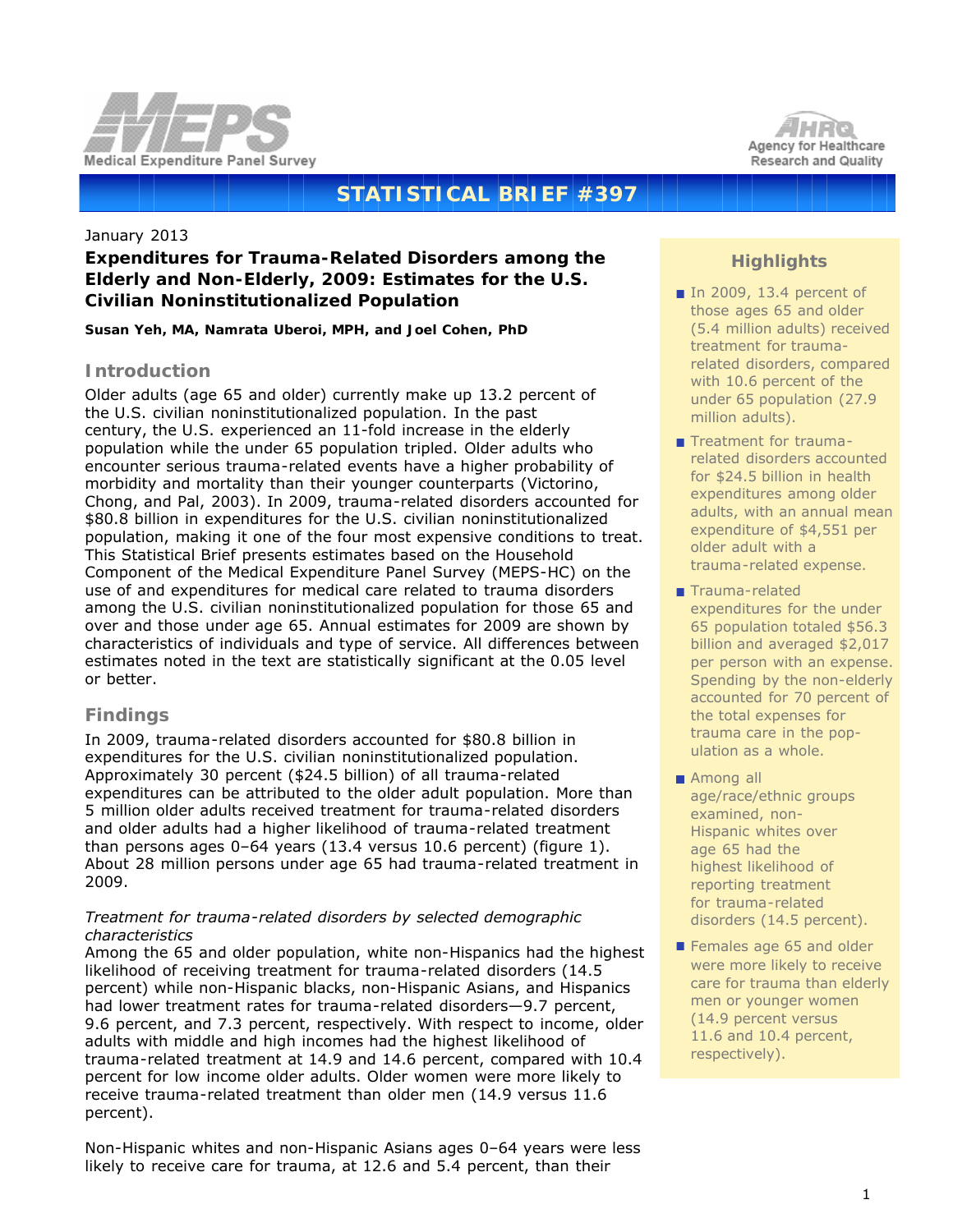older counterparts, at 14.5 and 9.6 percent, respectively. Persons under age 65 with middle and high incomes were less likely to receive treatment for trauma-related disorders than comparable older adults, at 10.6 versus 14.9 percent and 11.7 versus 14.6 percent. While the likelihood of trauma-related treatment did not vary significantly by age, younger women had lower rates of trauma-related treatment than women age 65 and older (10.4 versus 14.9 percent).

There were no significant regional differences among elderly adults receiving treatment for trauma-related disorders (figure 2). However, within the South, adults age 65 and older had higher incidences of treatment for trauma-related disorders than younger adults (13.6 versus 9.9 percent). Similarly, older adults living in non-MSA areas had higher rates of treatment (13.3 percent) for trauma-related disorders than individuals under age 65 living in non-MSA areas (10.3 percent). However, in MSAs, where there was no significant difference in the rates by age group.

With respect to insurance status, for adults age 65 and older those with both Medicare and private insurance were the most likely (14.3 percent), and dual-eligibles (Medicare and Medicaid covered) the least likely (9.9 percent), to receive treatment for trauma-related disorders (figure 3). Among the nonelderly, those with private insurance were the most likely (11.6 percent) and the uninsured the least likely (7.4 percent), to receive trauma-related care (figure 4).

*Distribution of health care expenditures for trauma-related disorders by type of service* In 2009, a total of \$24.5 billion was spent on trauma-related disorders in older adults across all service types (figure 5). Seventy percent of this spending was for inpatient/emergency room care, 18 percent was for ambulatory services and 11 percent was for home health care. This distribution was very different for the under 65 population. Of the total \$56.3 billion spent for trauma-related care in 2009 for those under age 65, 42 percent was for inpatient and emergency room care, 54 percent was for ambulatory care, and only 2 percent was for home health services.

In 2009, the average annual amount spent on trauma-related care per adult age 65 and older with any trauma-related expense was \$4,551, versus less than half that amount (\$2,017) for the under 65 population (figure 6). The largest components of those averages were inpatient/emergency room services for the over 65 population (\$3,185) and ambulatory services for those under age 65 (\$1,095) (figure 6).

### **Data Source**

The estimates shown in this Statistical Brief are based on data from the MEPS 2009 Full Year Consolidated Data File (HC-129); 2009 Medical Conditions File (HC-128); 2009 Prescribed Medicines File (HC-126A); 2009 Hospital Inpatient Stays File (HC-126D); 2009 Emergency Room Visits File (HC-126E); 2009 Outpatient Visits File (HC-126F); 2009 Office-Based Medical Provider Visits File (HC-126G); and 2009 Home Health File (HC-126H).

# **Definitions**

### *Trauma-related events*

This Brief analyzes the noninstitutionalized U.S. civilian population with trauma-related conditions in connection with health care utilization. The conditions reported by respondents were recorded by interviewers as verbatim text which was then coded by professional coders to fully specified ICD-9-CM codes. These codes were regrouped in clinically homogenous categories known as CCS codes. Conditions with CCS codes 225–236, 239, 240, and 244 (trauma-related disorders) were used for this Brief. A crosswalk of ICD-9 codes and CCS codes is available in the documentation file of the Medical Conditions File for 2009 (HC-128). For additional information on the crosswalk between ICD-9 codes and CCS codes, please visit: [http://www.hcup-us.ahrq.gov/toolssoftware/ccs/ccs.jsp.](http://www.hcup-us.ahrq.gov/toolssoftware/ccs/ccs.jsp)

### *Age*

Persons were categorized into age groups based on their age on December 31, 2009, or their age at a point earlier in the year when they were last considered in scope for the survey.

### *Expenditures*

Expenditures in MEPS are defined as payments from all sources for hospital inpatient care, ambulatory care provided in offices and hospital outpatient departments, care provided in emergency departments, paid care provided in the patient's home (home health), and the purchase of prescribed medications.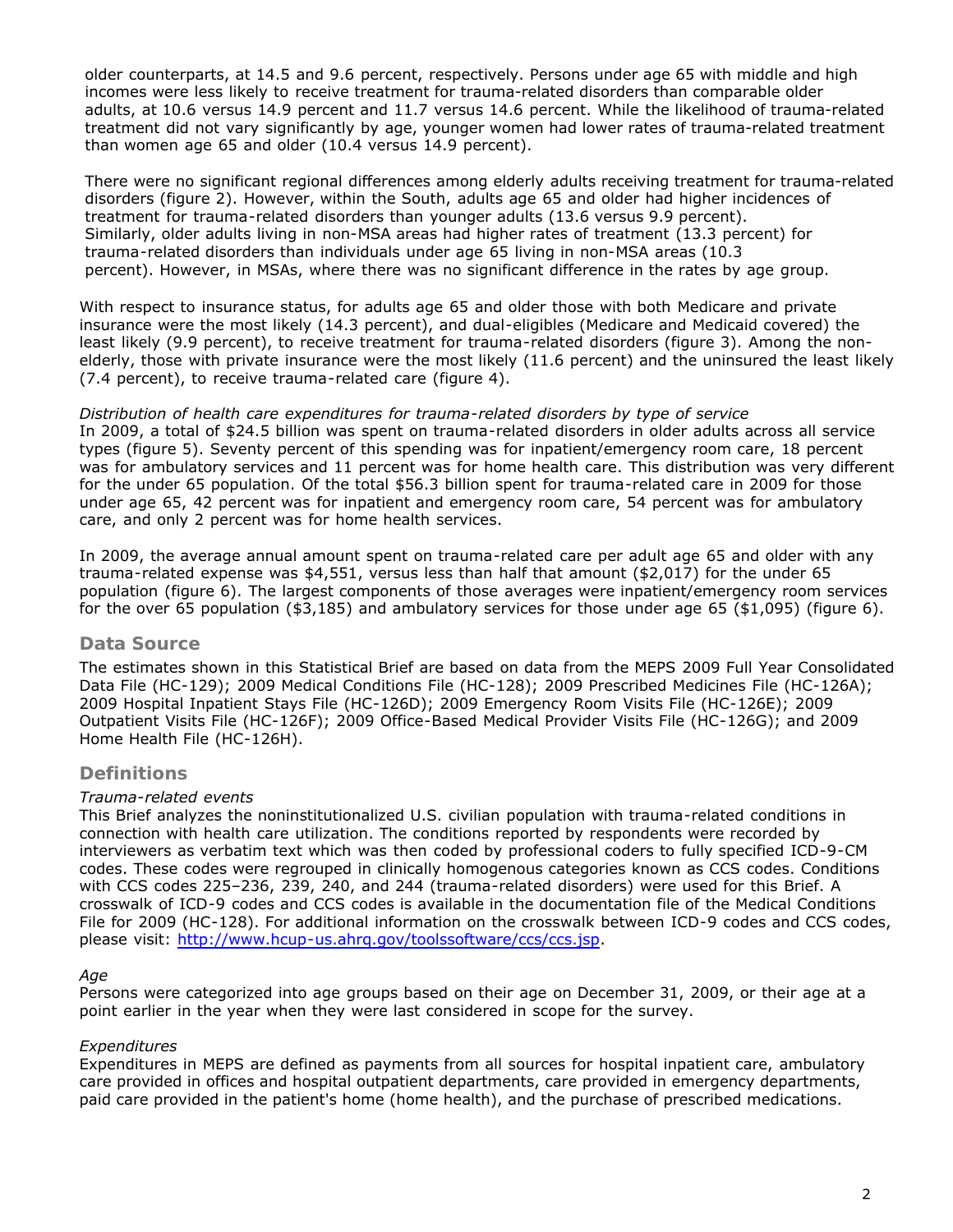Sources include direct payments from individuals, private insurance, Medicare, Medicaid, Workers' Compensation, and miscellaneous other sources. Payments for over-the-counter drugs are not included in MEPS total expenditures. Indirect payments not related to specific medical events, such as Medicaid Disproportionate Share and Medicare Direct Medical Education subsidies, are also excluded.

Expenditures were classified as being associated with trauma-related disorders if a visit, stay, or medication purchase was cited as being related to a trauma-related disorder. An event may be associated with two or more trauma-related disorders and therefore expenditures related to one event may be counted more than one time (figure 1). There are some events that have no associated expenditures; these are not included in the calculations of the mean annual expenditures (figure 5).

#### *Racial and ethnic classifications*

Classification by race and ethnicity was based on information reported for each family member. Respondents were asked if each family member was Hispanic or Latino. Respondents were also asked which race or races best described each family member. Race categories included white, black/African American, American Indian or Alaska Native, Asian, Native Hawaiian or other Pacific Islander, and other. Based on these questions, sample persons were classified into the following race/ethnicity categories: Hispanic, black non-Hispanic single race, white non-Hispanic single race, Asian non-Hispanic single race (Asian non-Hispanic single race and Hawaiian/Pacific Islander), and other non-Hispanic (American Indian/Alaska Native non-Hispanic and multiple races non-Hispanic).

#### *Income*

In MEPS, personal income from all household members is summed to create family income. Potential sources of income include annual earnings from wages, salaries, bonuses, tips, and commissions; business and farm gains and losses; unemployment and Workers' Compensation payments; interest and dividends; alimony, child support, and other private cash transfers; private pensions; individual retirement account (IRA) withdrawals; Social Security and Department of Veterans Affairs payments; Supplemental Security Income and cash welfare payments from public assistance, TANF (Temporary Assistance for Needy Families; formerly known as Aid to Families with Dependent Children, or AFDC); gains or losses from estates, trusts, partnerships, S corporations, rent, and royalties; and a small amount of "other" income. Individuals were classified according to their family's income in terms of poverty status. Poverty status is the ratio of the family's income to the Federal poverty thresholds, which control for the size of the family and the age of the head of the family. The following classification of poverty status was used:

- Poor: Persons in families with incomes less than 100 percent of the poverty line, including those who reported negative income.
- Low income: Persons in families with incomes greater than or equal to 100 percent but less than 200 percent of the poverty line.
- Middle income: Persons in families with incomes greater than or equal to 200 percent but less than 400 percent of the poverty line.
- High income: Persons in families with incomes greater than or equal to 400 percent of the poverty line.

### *Metropolitan Statistical Area (MSA)*

Areas designated by the U.S. Office of Management and Budget that are composed of a large population nucleus combined with adjacent communities that have a high degree of economic and social integration with the nucleus. Each MSA has one or more central counties containing the area's main population concentration.

### **About MEPS-HC**

MEPS-HC is a nationally representative longitudinal survey that collects detailed information on health care utilization and expenditures, health insurance, and health status, as well as a wide variety of social, demographic, and economic characteristics for the U.S. civilian noninstitutionalized population. It is cosponsored by the Agency for Healthcare Research and Quality and the National Center for Health Statistics. For more information about MEPS, call the MEPS information coordinator at AHRQ (301-427- 1406) or visit the MEPS Web site at [http://www.meps.ahrq.gov/.](http://www.meps.ahrq.gov/)

### **References**

Cohen, J. *Design and Methods of the Medical Expenditure Panel Survey Household Component*. MEPS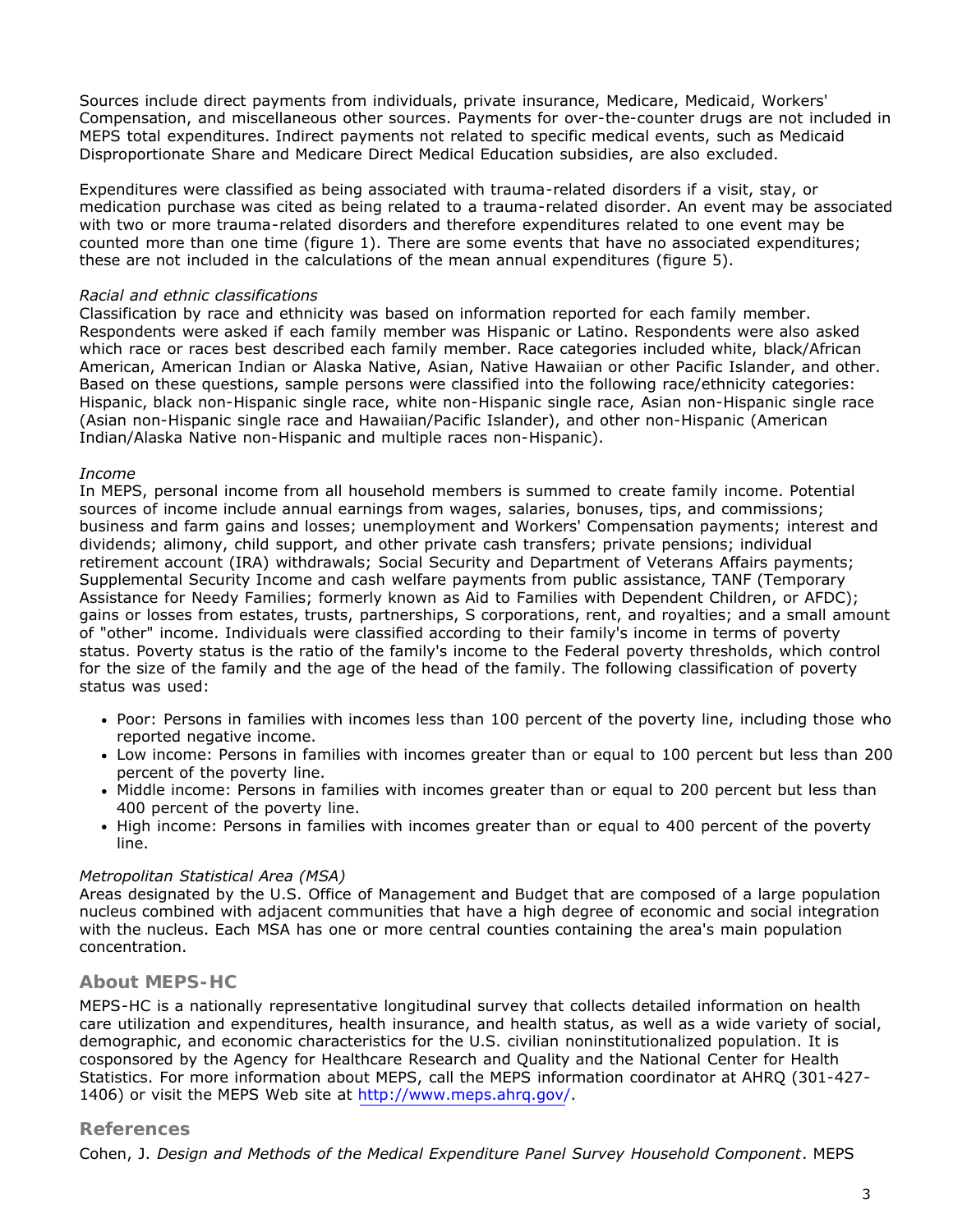Methodology Report No. 1. AHCPR Pub. No. 97-0026. Rockville, MD. Agency for Health Care Policy and Research, 1997. [http://meps.ahrq.gov/mepsweb/data\\_files/publications/mr1/mr1.pdf](http://meps.ahrq.gov/mepsweb/data_files/publications/mr1/mr1.pdf)

Cohen, S. *Sample Design of the 1996 Medical Expenditure Panel Survey Household Component*. MEPS Methodology Report No. 2. AHCPR Pub. No. 97-0027. Rockville, MD. Agency for Health Care Policy and Research, 1997. [http://meps.ahrq.gov/mepsweb/data\\_files/publications/mr2/mr2.pdf](http://meps.ahrq.gov/mepsweb/data_files/publications/mr2/mr2.pdf)

Cohen, S. Design Strategies and Innovations in the Medical Expenditure Panel Survey. *Medical Care*, July 2003: 41(7) Supplement: III-5–III-12.

Cohen, S. *The Concentration of Health Care Expenditures and Related Expenses for Costly Medical Conditions, 2009*. Statistical Brief #359. February 2012. Agency for Healthcare Research and Quality, Rockville, MD. [http://www.meps.ahrq.gov/mepsweb/data\\_files/publications/st359/stat359.pdf](http://www.meps.ahrq.gov/mepsweb/data_files/publications/st359/stat359.pdf)

Victorino, G.P., Chong, T.J., and Pal, J.D., "Trauma in the Elderly Patient." *Archives of Surgery*, October 2003: 138(10): 1093–1098.

### **Suggested Citation**

Yeh, S., Uberoi, N. and Cohen, J. *Expenditures for Trauma-Related Disorders among the Elderly and Non-Elderly, 2009: Estimates for the U.S. Civilian Noninstitutionalized Population*. Statistical Brief #397. January 2013. Agency for Healthcare Research and Quality, Rockville, MD. [http://www.meps.ahrq.gov/mepsweb/data\\_files/publications/st397/stat397.pdf](http://www.meps.ahrq.gov/mepsweb/data_files/publications/st397/stat397.pdf)

\* \* \*

AHRQ welcomes questions and comments from readers of this publication who are interested in obtaining more information about access, cost, use, financing, and quality of health care in the United States. We also invite you to tell us how you are using this Statistical Brief and other MEPS data and tools and to share suggestions on how MEPS products might be enhanced to further meet your needs. Please e-mail us at [MEPSProjectDirector@ahrq.gov](mailto:MEPSProjectDirector@ahrq.gov) or send a letter to the address below:

Steven B. Cohen, PhD, Director Center for Financing, Access, and Cost Trends Agency for Healthcare Research and Quality 540 Gaither Road Rockville, MD 20850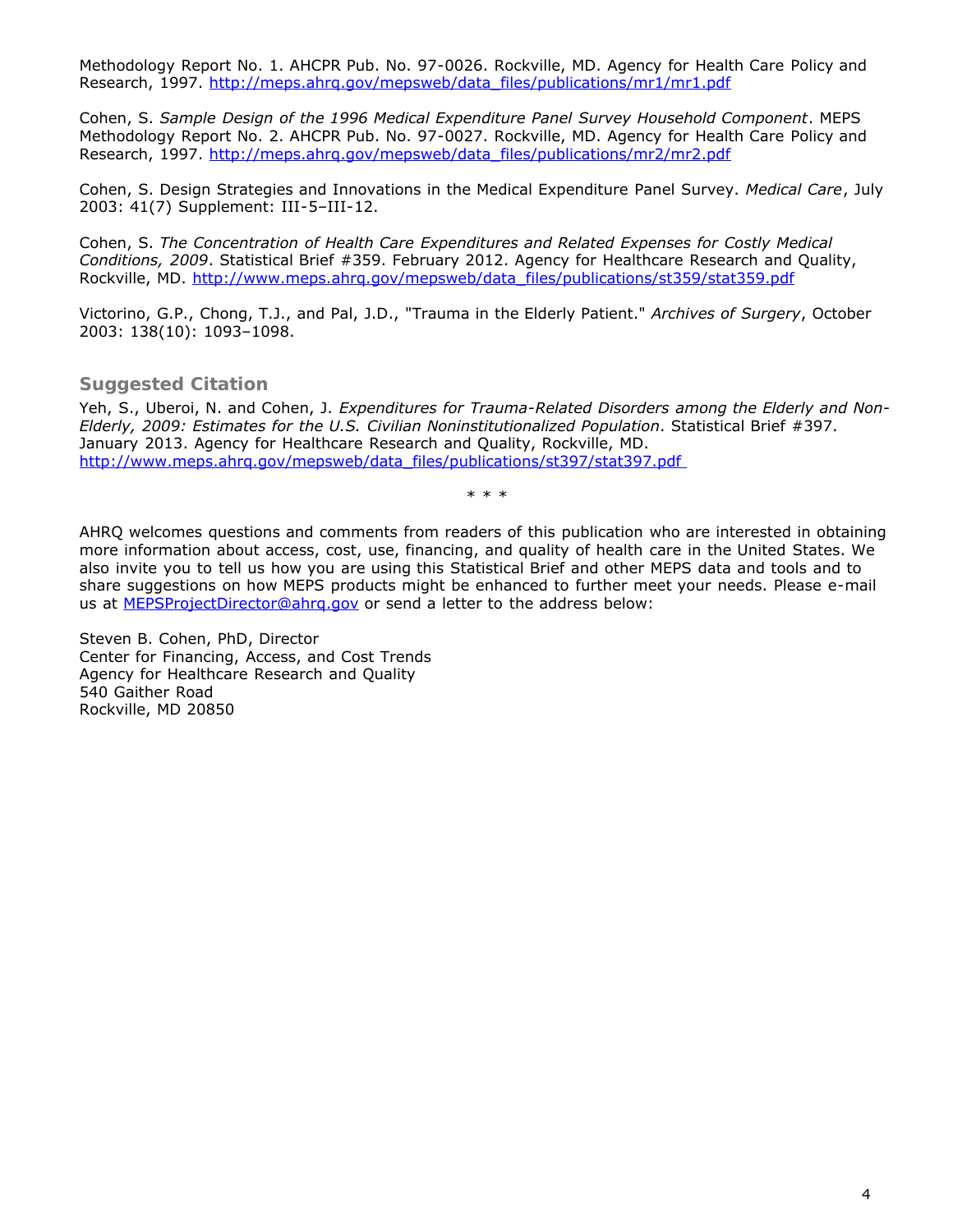



Statistical Brief #397: Expenditures for Trauma-Related Disorders among the Elderly and Non-Elderly, 2009: Estimates for the U.S. Civilian Noninstitutionalized Population 5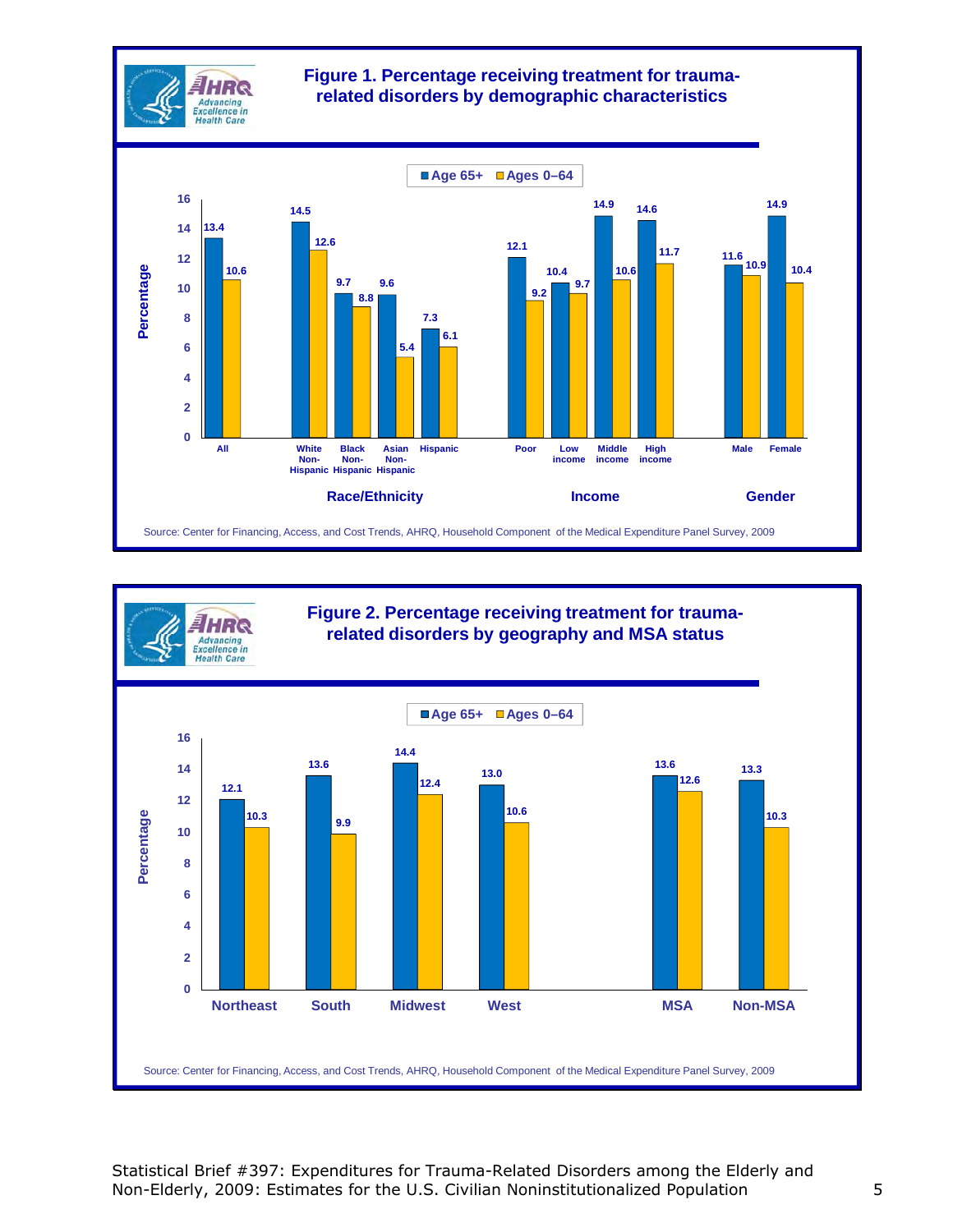



Statistical Brief #397: Expenditures for Trauma-Related Disorders among the Elderly and Non-Elderly, 2009: Estimates for the U.S. Civilian Noninstitutionalized Population 6